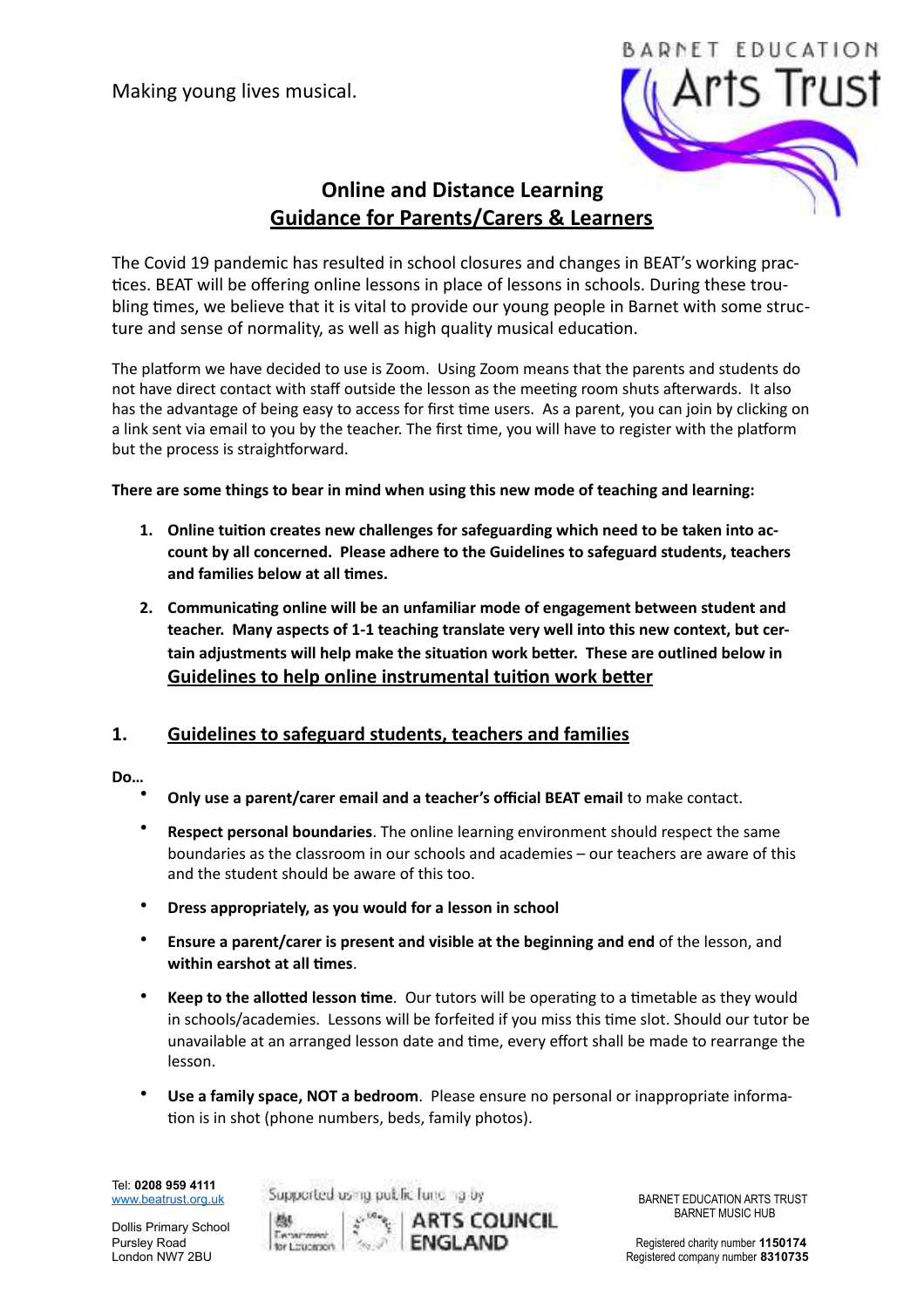\* Immediately notify the BEAT office of all unusual situations to avoid accusations of impropriety, and where possible to seek approval in advance.

 

BADNET

End the lesson immediately if at any point you feel uncomfortable.

#### Don't...

- Use a student's private email, or request private staff emails or mobile numbers.
- Make private arrangements for face-to-face meetings outside the pre-arranged lesson slot.
- \* Allow a video chat to start without a parent or carer present and visible at the beginning of the lesson. Please have a parent/carer remain within earshot during the entire session.
- **Record** any of the online lesson
- **Chat about your child's progress after the lesson**; tutors will not be in a position to do this.

## 2. Guidelines to help online instrumental tuition work better

#### **Setting up for your lesson:**

- Avoid **unhelpful lighting** if possible eg. bright lights behind you.
- Ideally, wear something that makes you/your instrument easy to see eg. a black outfit in front of a black wall whilst holding a black clarinet is not ideal!
- **Check the framing**; when you sit or stand in the place you plan to be for the lesson, ensure that the teacher can see you and your instrument as you play, eg. a piano teacher needs a view of your fingers on the keys. It's frustrating to watch someone play when they are half out of the screen!
- Ensure you have a **Pencil and a metronome (if possible)** to hand.
- Please set up and **log on 5 minutes before** your allotted lesson time.

#### **In vour lesson:**

- Please be aware there will be a time delay between you and the teacher. Remember to always speak clearly and not too fast. Responding too quickly or interrupting the teacher can make a conversation hectic and hard to understand, and may require everything to be repeated.
- It may be necessary for the teacher to send resources or backing tracks/sheet music. There is the facility for teachers to place a link in the chat box, or email some sheet music, and the student can begin making use of these materials while still online. In some instances teachers can share their screen with students and show them something from their computer, such as music, a video, or an internet link.
- Should a lesson be terminated due to technical issues, every effort shall be made to rearrange the remaining lesson time at a mutually agreed date and time.

Tel: **0208 959 4111** 

Dollis Primary School

Supported using public functing by **Example BARNET EDUCATION ARTS TRUST**<br>Using the Market BARNET MUSIC HUB



Pursley Road **Registered Charity Number 1150174**<br>
Pursley Registered company number 1150174<br>
London NW7 2BU Registered company number 8310735